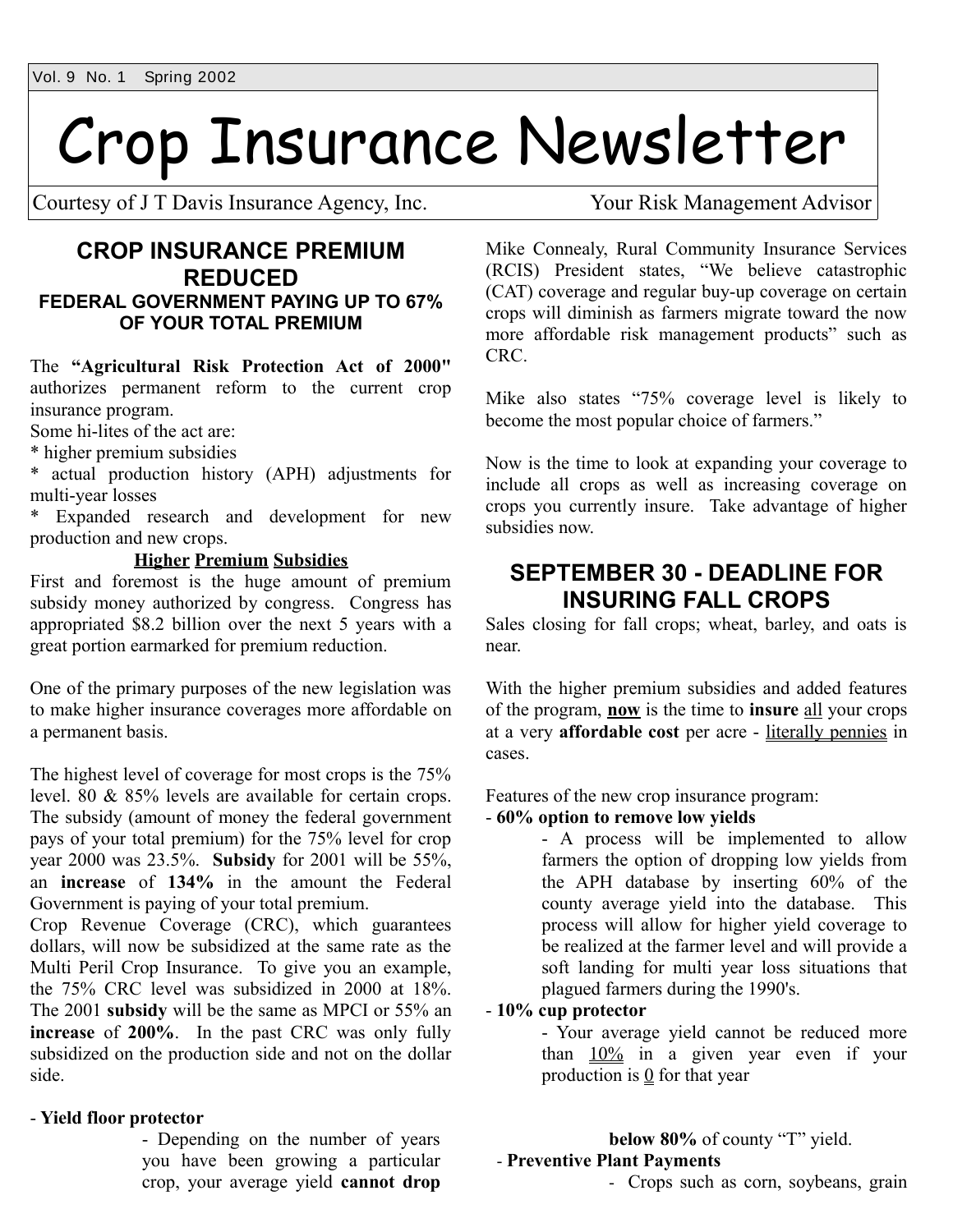#### 1 Crop Insurance Newsletter Fall 2001

sorghum, wheat, barley, cotton, and peanuts are covered which means you could be eligible for a payment (up to 70% of your guarantee) should you be prevented from planting your crop due to a weather related problem (drought or excess moisture).

#### - **Replant Payments**

-Should you have to replant due to an insurable cause you will be reimbursed for replant cost and you will keep your full guarantee. Replant payments are available for most crops.

The above features of the program are designed to keep your guarantee and yields higher.

## **WHEAT LOSSES FOR 2000**

**94%** of our insured's **experienced losses** in **2000** due to poor yield, low quality, and or low prices at harvest time.

Dry conditions last fall resulted in poor germination and in some cases resulted in some wheat not being planted.

With additional subsidies, now is the time to insure your wheat. The added subsidies means that the **federal government** is **paying** up to **67%** of **your premium** in certain cases.

A quote I recently ran on a 50 bushel yield resulted in a **premium** of only **\$1.30** per **acre**. What a low cost to pay to protect your investment as well as provide peace of mind.

## **CROP REVENUE COVERAGE (CRC) NOW FULLY SUBSIDIZED**

CRC is a revenue plan which guarantees dollars (\$\$\$) rather than production.

CRC is an affordable way to protect your farming operation against both low yields and unpredictable market swings. CRC guards against a loss in revenue caused by low prices, low yields, or a combination of the two. This means a CRC policy may pay an indemnity when there is no yield loss.

The Crop Insurance reform act of 2000 provides permanent additional funding which now provides full subsidy. The subsidy rate at 75% coverage level goes from 18% subsidy in 2000 to 55% **subsidy** in 2001. This is an **increase** of **200%** in the amount the Federal Government is paying of you premium in 2001.

**Bob Utterback**, farm economist, stated in Farm Journal Magazine, "**take out as much crop revenue coverage (CRC) as possible**".

CRC is more attractive to lenders when you go in to talk about operating loans. They love to hear you have a dollar coverage rather than production coverage.

A great number of our insured's already have switched from APH coverage to CRC.

Insured's with losses in 2000 who had the CRC plan received a 40¢ per bushel indemnity bonus as harvest price was lower than base price.

CRC policies are projected to increase significantly as subsidies are dramatically increasing.

CRC in now available for cotton, corn, grain sorghum, soybeans and wheat.

**Plan now - get CRC coverage**.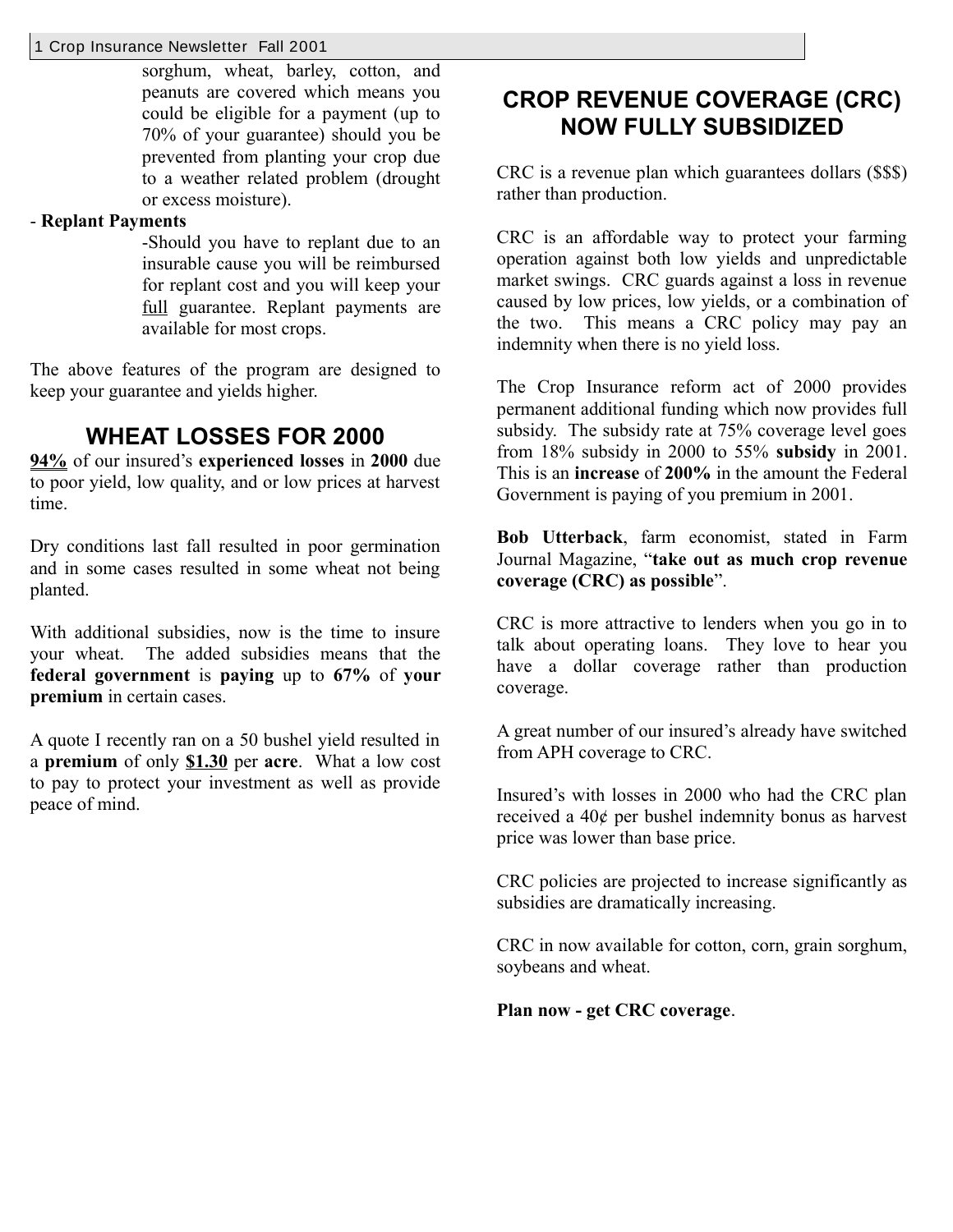## **YOUR DUTIES WHEN A LOSS OCCURS**

Policy provisions state you need to **notify us** at least **15 days prior to or during harvest** and **leave representative samples** of the unharvested crop for an adjuster to inspect.

As requirements for each crop is different, refer to your policy for definition of representative samples or call us and we will be glad to go over with you.

In the case of flue-cured tobacco, a stalk inspection will have to be made after harvest is complete.

Should the current crop be used for a purpose other than originally intended, such as soybeans for hay rather than for grain, leave field sample for appraisal. Notify us so appraisal can be made.

**Corn CRC** to be chopped **for silage** - **an appraisal must be made if you are anticipating a loss**. Call us and we will go over your trigger point for a loss.

Acceptable records at loss time are normally sale receipts for what has been sold. Be sure production is kept separate by unit according to your insurance contract.

If you are using bin or other storage then structures must be marked by the adjuster before co-mingling production with other units.

**Field harvest records** such as wagon/truck loads **can only be used with prior adjuster approval**.

In cases where the adjuster volume of losses will not allow him to do pre-measurement timely then the company may waive this requirement as was the case in 2000 when wheat losses were numerous. Any premeasurement waivers will have to be handled on a case by case basis. The assigned adjuster will work closely with you in each case.

Our intentions at loss time are to get the losses worked as timely as possible and at the same time not disrupt you harvest schedule.

## **PRODUCTION REPORTING IN A NO LOSS SITUATION**

In a **no loss** situation field harvest records such as number of combine binds or wagon/truck loads by unit are normally acceptable.

You need to retain your records for up to 3 years.

We can provide you with a handy compact **Crop Production Record Book** to keep in your combine. Let us know and we will be glad to get one to you.

## **SPECIALTY CROP COVERAGE EXPANDED**

We now insure:

BEANS (FRESH MARKET & PROCESSING) PEPPERS BLUEBERRIES POTATOES CABBAGE PUMPKINS CUCUMBERS SQUASH GRAPES STRAWBERRIES GREEN PEAS SWEET CORN NURSERY SWEET POTATOES ONIONS TOMATOES (FRESH MARKET &

PROCESSING)

Plan now for 2002. Give us a call.